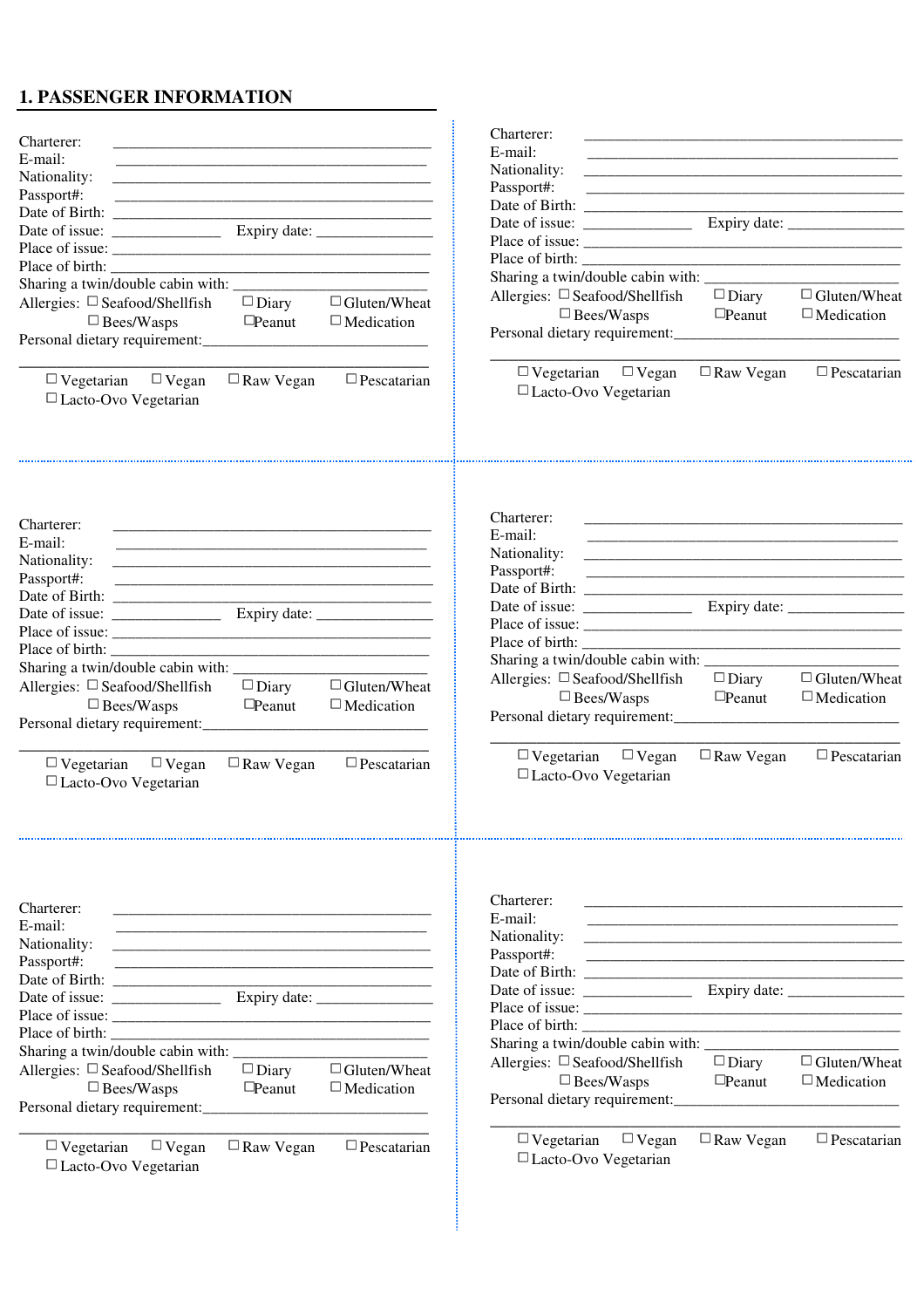# **PASSENGER INFORMATION**

| Charterer:<br>E-mail:<br>Nationality:<br><u> 2000 - Jan James James Barnett, amerikan basar pada 2000 - personal personal personal personal personal per</u><br>Passport#:<br>Sharing a twin/double cabin with: ____________<br>Allergies: $\Box$ Seafood/Shellfish<br>$\Box$ Bees/Wasps | <u> 1989 - Johann Barbara, martxa alemaniar amerikan basar da da a shekara a shekara a shekara a shekara a shekar</u><br>$\Box$ Diary<br>$\Box$ Peanut | $\Box$ Gluten/Wheat<br>$\Box$ Medication             | Charterer:<br>E-mail:<br>Nationality:<br>Passport#:<br><u> 2008 - Jan James James Barnett, amerikansk politik (d. 1888)</u><br>Allergies: $\Box$ Seafood/Shellfish<br>$\Box$ Bees/Wasps<br>$\Box$ Vegetarian $\Box$ Vegan | $\Box$ Diary<br>$\Box$ Peanut<br>$\Box$ Raw Vegan | $\Box$ Gluten/Wheat<br>$\Box$ Medication<br>$\Box$ Pescatarian |
|------------------------------------------------------------------------------------------------------------------------------------------------------------------------------------------------------------------------------------------------------------------------------------------|--------------------------------------------------------------------------------------------------------------------------------------------------------|------------------------------------------------------|---------------------------------------------------------------------------------------------------------------------------------------------------------------------------------------------------------------------------|---------------------------------------------------|----------------------------------------------------------------|
| $\Box$ Vegetarian $\Box$ Vegan<br>□ Lacto-Ovo Vegetarian                                                                                                                                                                                                                                 | $\Box$ Raw Vegan                                                                                                                                       | $\Box$ Pescatarian                                   | □ Lacto-Ovo Vegetarian                                                                                                                                                                                                    |                                                   |                                                                |
| Charterer:<br>E-mail:<br>Nationality:<br>Passport#:                                                                                                                                                                                                                                      |                                                                                                                                                        | <u> 1980 - Johann Barn, fransk politik (f. 1980)</u> | Charterer:<br>E-mail:<br>Nationality:<br><u> 1980 - Jan James Barnett, fransk politik (d. 1980)</u><br>Passport#:                                                                                                         |                                                   |                                                                |
|                                                                                                                                                                                                                                                                                          |                                                                                                                                                        |                                                      |                                                                                                                                                                                                                           |                                                   |                                                                |
| Place of birth:                                                                                                                                                                                                                                                                          |                                                                                                                                                        |                                                      |                                                                                                                                                                                                                           |                                                   |                                                                |
| Allergies: $\Box$ Seafood/Shellfish<br>$\Box$ Bees/Wasps                                                                                                                                                                                                                                 | $\Box$ Diary<br>$\Box$ Peanut                                                                                                                          | $\Box$ Gluten/Wheat<br>$\Box$ Medication             | Allergies: $\Box$ Seafood/Shellfish<br>$\Box$ Bees/Wasps                                                                                                                                                                  | $\Box$ Diary<br>$\Box$ Peanut                     | $\Box$ Gluten/Wheat<br>$\Box$ Medication                       |
| $\Box$ Vegetarian $\Box$ Vegan<br>□ Lacto-Ovo Vegetarian                                                                                                                                                                                                                                 | $\Box$ Raw Vegan                                                                                                                                       | $\Box$ Pescatarian                                   | $\Box$ Vegetarian $\Box$ Vegan<br>$\Box$ Lacto-Ovo Vegetarian                                                                                                                                                             | $\Box$ Raw Vegan                                  | $\Box$ Pescatarian                                             |
| Charterer:<br>E-mail:<br>Nationality:<br>Passport#:<br>Place of birth:<br>Allergies: $\Box$ Seafood/Shellfish                                                                                                                                                                            | $\Box$ Diary                                                                                                                                           | $\Box$ Gluten/Wheat                                  | Charterer:<br>E-mail:<br>Nationality:<br>Passport#:<br><u> 1980 - Jan Barnett, fransk politik (d. 1980)</u><br>Place of birth:<br>Allergies: $\Box$ Seafood/Shellfish                                                     | $\Box$ Diary                                      | $\Box$ Gluten/Wheat                                            |
| $\Box$ Bees/Wasps                                                                                                                                                                                                                                                                        | $\Box$ Peanut                                                                                                                                          | $\Box$ Medication                                    | $\Box$ Bees/Wasps                                                                                                                                                                                                         | $\Box$ Peanut                                     | $\Box$ Medication                                              |
| $\Box$ Vegan<br>$\Box$ Vegetarian<br>$\Box$ Lacto-Ovo Vegetarian                                                                                                                                                                                                                         | $\Box$ Raw Vegan                                                                                                                                       | $\Box$ Pescatarian                                   | $\Box$ Vegetarian $\Box$ Vegan<br>$\Box$ Lacto-Ovo Vegetarian                                                                                                                                                             | $\Box$ Raw Vegan                                  | $\Box$ Pescatarian                                             |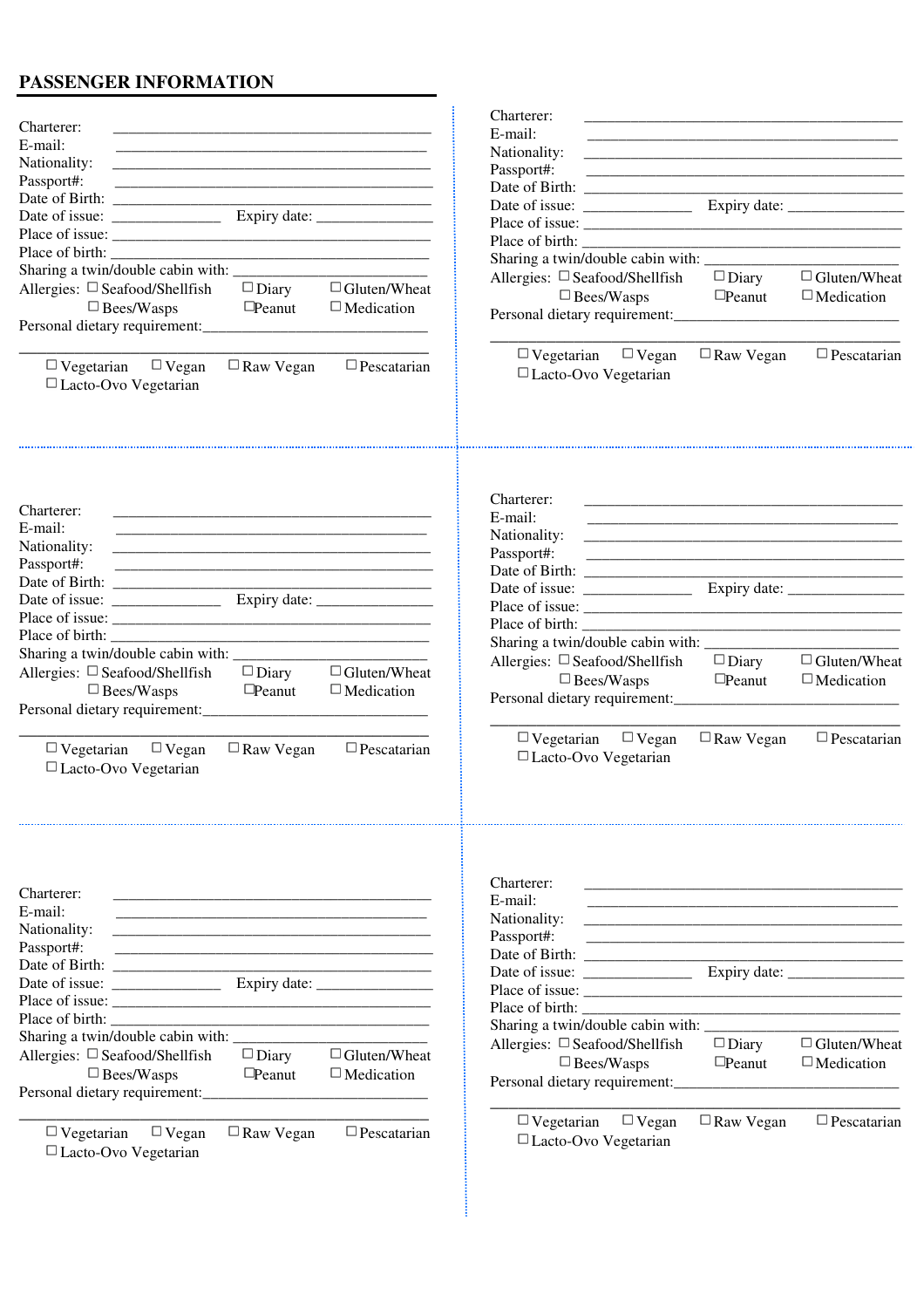# **2. ITINERARIES**

Please state any preferred cruising areas and particular ports or anchorages you would like to visit, if not already discussed with your charterer broker. If you plan to rendevous with another yacht or friends in a specific port, please confirm where and when.

# **3. ACTIVITIES & INTERESTS**

Please state any sporting/recreational activities you would particularly like provided, such as water skiing, diving (for certified divers only), touring, sightseeing, golf, tennis, yoga, massage, and beauty treatments etc. Please note that in some areas, diving is restricted. Note: not all yachts carry all toys.

# **4. ELEBRATIONS ON BOARD**

Please advise any special event you would like to celebrate, e.g. birthday, wedding or anniversary.

| Name:     |  |
|-----------|--|
| Date:     |  |
| Occasion: |  |

# **5. FOOD**

### **BREAKFAST**

- $\Box$ Continental
- $\Box$ English
- $\Box$ Cereals
- $\Box$ Fresh fruits
- D Pastries
- $\Box$ Coffee
- $\Box$ Decaffeinated coffee
- $\Box$ Juice
- $\Box$ Fresh fruit juices
- $\Box$ American
- $\Box$ Bread
- $\Box$ Yoghurt
- $\Box$ **Oatmeal**
- $\Box$ Milk  $\Box$ Soy milk
- $\Box$ Tea
- $\Box$
- Fresh vegetable juice Other:\_\_\_\_\_\_\_\_\_\_\_\_\_\_\_\_\_\_\_\_\_\_\_\_\_\_\_\_\_\_\_\_\_\_\_\_\_\_\_\_\_
- $\Box$

#### What time do you generally prefer breakfast to be served?

## **MAIN MEALS**

| Lunch                         | $\Box$ Family style | $\Box$ Formal |             |  |  |
|-------------------------------|---------------------|---------------|-------------|--|--|
| Dinner                        | $\Box$ Family style | $\Box$ Formal |             |  |  |
| Please state food preferences |                     |               |             |  |  |
|                               | Like                | Dislike       | Indifferent |  |  |
| Beef                          |                     | $\mathcal{L}$ |             |  |  |
| Pork                          |                     | □             |             |  |  |
| Lamb                          |                     |               |             |  |  |
| Duck                          | П                   |               |             |  |  |
| Chicken                       |                     |               |             |  |  |
| Veal                          |                     | H             |             |  |  |
| Fish                          | ΙI                  | П             |             |  |  |
| Seafood                       | П                   | П             |             |  |  |
| Shellfish                     | П                   | П             | П           |  |  |
| Vegetarian                    |                     | П             | П           |  |  |
| Salads                        |                     | П             |             |  |  |
| Other                         |                     |               |             |  |  |
|                               |                     |               |             |  |  |
|                               |                     |               |             |  |  |

### **PREFERED MENUS/ DISHES**

- $\Box$
- $\Box$ Italian cuisine  $\Box$ French cuisine  $\Box$ Asian

 $\Box$ 

- 
- Indian  $\Box$ Other
- Japanese **Barbecue Local Cuisine**
- \_\_\_\_\_\_\_\_\_\_\_\_\_\_\_\_\_\_\_\_\_\_\_\_\_\_\_\_\_\_\_\_\_\_\_\_\_\_\_\_\_\_\_\_\_\_\_\_\_ Specialty food i.e. lobster, caviar, foie gras (please specify how often you would like any speciality foods listed)

\_\_\_\_\_\_\_\_\_\_\_\_\_\_\_\_\_\_\_\_\_\_\_\_\_\_\_\_\_\_\_\_\_\_\_\_\_\_\_\_\_\_\_\_\_\_\_\_\_ \_\_\_\_\_\_\_\_\_\_\_\_\_\_\_\_\_\_\_\_\_\_\_\_\_\_\_\_\_\_\_\_\_\_\_\_\_\_\_\_\_\_\_\_\_\_\_\_\_ \_\_\_\_\_\_\_\_\_\_\_\_\_\_\_\_\_\_\_\_\_\_\_\_\_\_\_\_\_\_\_\_\_\_\_\_\_\_\_\_\_\_\_\_\_\_\_\_\_

\_\_\_\_\_\_\_\_\_\_\_\_\_\_\_\_\_\_\_\_\_\_\_\_\_\_\_\_\_\_\_\_\_\_\_\_\_\_\_\_\_\_\_\_\_\_\_\_\_\_\_\_\_

| <b>DESERTS</b> |
|----------------|
|----------------|

#### In general do you prefer

- Rich  $\Box$  Light  $\Box$  Low fat  $\Box$  $\Box$ 
	- $Chocolate \qquad \Box$ Fruits/fruit based
- $\Box$
- 
- 
- 
- Special
- requests:\_\_\_\_\_\_\_\_\_\_\_\_\_\_\_\_\_\_\_\_\_\_\_\_\_\_\_\_\_\_\_\_\_\_\_\_\_\_\_
- 

\_\_\_\_\_\_\_\_\_\_\_\_\_\_\_\_\_\_\_\_\_\_\_\_\_\_\_\_\_\_\_\_\_\_\_\_\_\_\_\_\_\_\_\_\_\_

\_\_\_\_\_\_\_\_\_\_\_\_\_\_\_\_\_\_\_\_\_\_\_\_\_\_\_\_\_\_\_\_\_\_\_\_\_\_\_\_\_\_\_\_\_\_

\_\_\_\_\_\_\_\_\_\_\_\_\_\_\_\_\_\_\_\_\_\_\_\_\_\_\_\_\_\_\_\_\_\_\_\_\_\_\_\_\_\_\_\_\_\_

#### **WOULD YOU LIKE**

- $\Box$ Day time snacks (please specify preferred types of snacks)
- $\Box$ Hors d'oeuvres with cocktails
- $\Box$ Buffet/light lunches
	- Three course meal  $\Box$  Lunch  $\Box$  Dinner

### **SPECIAL DIETERY REQUIREMENTS**

| $\Box$ Salt free | $\Box$ Low cholesterol | $\square$ Low carbohydrate |
|------------------|------------------------|----------------------------|
|                  |                        |                            |
|                  |                        |                            |
|                  | Other                  |                            |
|                  |                        |                            |
|                  | Allergies              |                            |
|                  |                        |                            |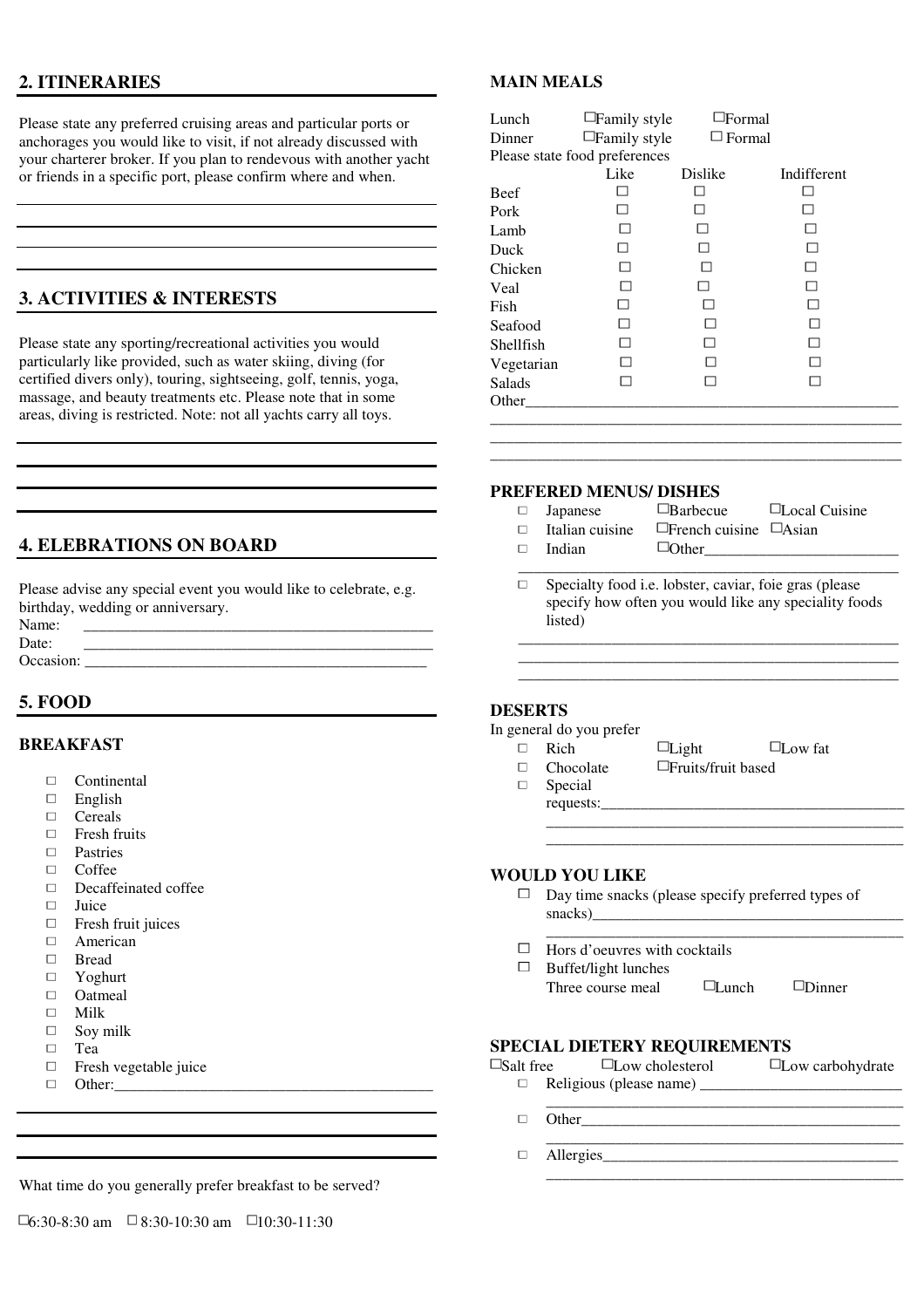# **CHILDREN'S MENU**

### (Please mention brands and flavors as appropriate)

- $\Box$ Hot dogs/hamburgers etc. □Salads
- Pasta dishes  $\Box$ Pizza  $\Box$
- $\Box$  Other (please specify favorite dishes)

 $\Box$  Do the children have any special dietary requirements?

## Will children eat

 $\Box$  With adults  $\Box$  Separately  $\Box$  With nanny Do you have any instructions for the crew for the children's 

### DO YOU OCCASIONALLY PLAN TO EAT ASHORE **FOR**

 $\Box$  Lunch  $\n *Dinner*\n$ Please mention specific reservation you may have or would like to be made

# **6. WINES, SPIRITS & BEVERAGES**

Please state where relevant specific brands and quantities required (quantities in "bottles" and "cans") – these will be purchased where available and are specifically ordered for each charter.

#### **BEER**

**Brand Ouantity** 

#### **RED WINE**

| <b>Brand</b> | Price range<br>per bottle | Year | Quantity |
|--------------|---------------------------|------|----------|
|              |                           |      |          |
|              |                           |      |          |
|              |                           |      |          |
|              |                           |      |          |
|              |                           |      |          |
|              |                           |      |          |
|              |                           |      |          |

| <b>WHITE WINE</b> |  |
|-------------------|--|
|-------------------|--|

| <b>Brand</b> | Price range<br>per bottle | r ear | Quantity |
|--------------|---------------------------|-------|----------|
|              |                           |       |          |
|              |                           |       |          |
|              |                           |       |          |
|              |                           |       |          |
|              |                           |       |          |
|              |                           |       |          |

### **ROSE WINE**

| <b>Brand</b> | Price range<br>per bottle | Year Quantity |
|--------------|---------------------------|---------------|
|              |                           |               |
|              |                           |               |
|              |                           |               |
|              |                           |               |
|              |                           |               |
|              |                           |               |
|              |                           |               |

### **CHAPMAGNE**

| <b>Brand</b> |                   | <b>Brut</b> | Rose | Year | <b>Ouantity</b> |
|--------------|-------------------|-------------|------|------|-----------------|
|              | Krug              |             |      |      |                 |
|              | Cristal           |             |      |      |                 |
|              | Ruinart           |             |      |      |                 |
| $\Box$       | Dom Perignon      |             |      |      |                 |
|              | Moet et Chandon   |             |      |      |                 |
| $\Box$       | Armand de Brignac |             |      |      |                 |
| $\Box$       | Veuve Clicquot    |             |      |      |                 |
|              | Bollinger         |             |      |      |                 |
|              | Other             |             |      |      |                 |
|              |                   |             |      |      |                 |
|              |                   |             |      |      |                 |
|              |                   |             |      |      |                 |
|              |                   |             |      |      |                 |

### **SPIRITS**

|        |     | <b>Brands</b> | <b>Ouantity</b> |
|--------|-----|---------------|-----------------|
|        |     |               |                 |
|        |     |               |                 |
|        | Gin |               |                 |
|        |     |               |                 |
|        |     |               |                 |
| $\Box$ |     |               |                 |
|        |     |               |                 |
|        |     |               |                 |
|        |     |               |                 |
|        |     |               |                 |
|        |     |               |                 |
|        |     |               |                 |
|        |     |               |                 |
|        |     |               |                 |
|        |     |               |                 |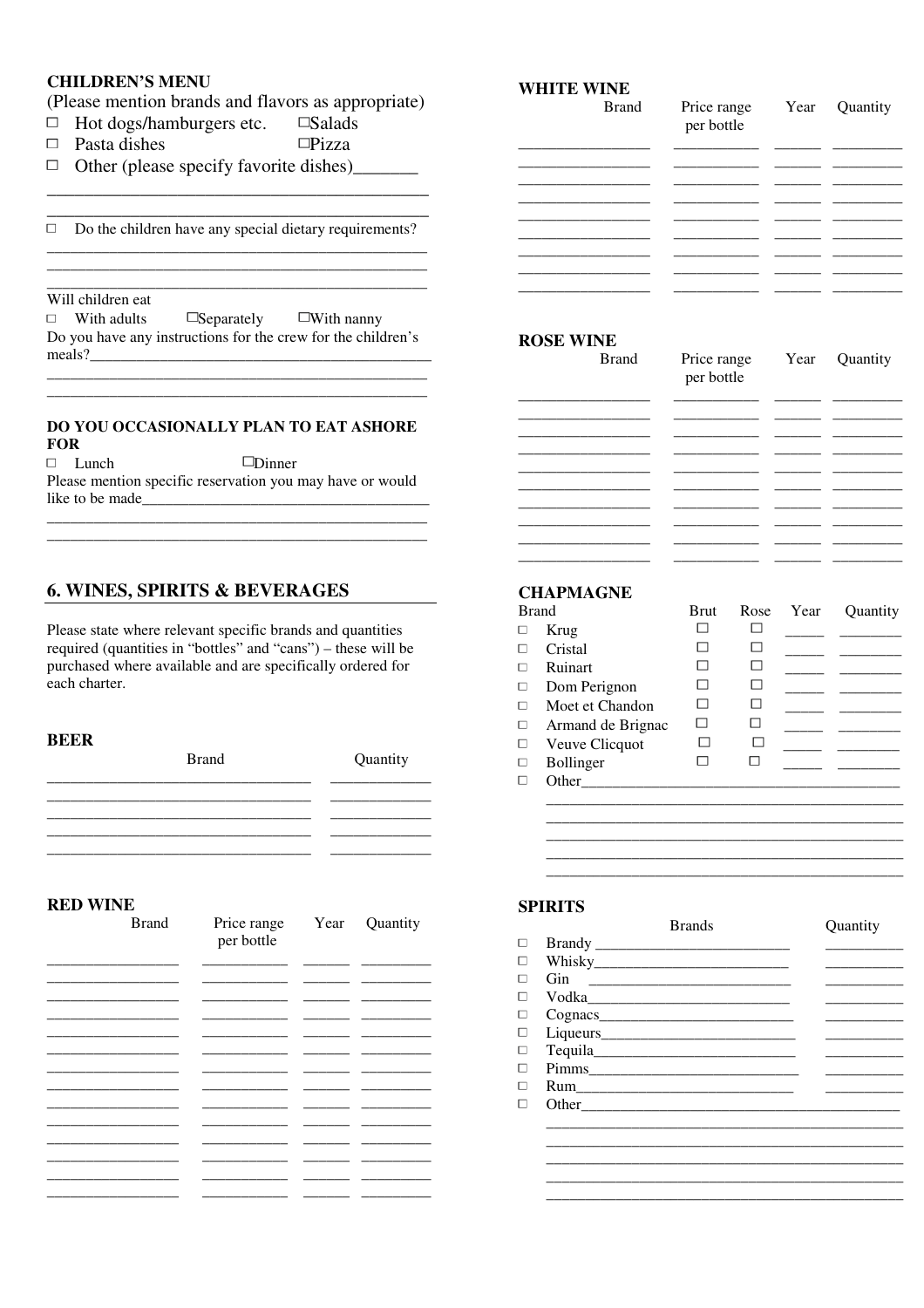| Orange          | $\Box$ Freshly Squeezed |  |
|-----------------|-------------------------|--|
| Grapefruit<br>г | $\Box$ Freshly Squeezed |  |
| Carrot          |                         |  |
| Pineapple       |                         |  |
| Apple<br>П      | □Freshly Squeezed       |  |
| Tomato          |                         |  |
| Cranberry       |                         |  |
| Vegetable       | $\Box$ Freshly Squeezed |  |
| Other           |                         |  |

\_\_\_\_\_\_\_\_\_\_\_\_\_\_\_\_\_\_\_\_\_\_\_\_\_\_\_\_\_\_\_\_\_\_\_\_\_\_\_\_\_\_\_\_\_\_\_\_\_ \_\_\_\_\_\_\_\_\_\_\_\_\_\_\_\_\_\_\_\_\_\_\_\_\_\_\_\_\_\_\_\_\_\_\_\_\_\_\_\_\_\_\_\_\_\_\_\_\_

#### **BEVERAGES**

 $\Box$  $\Box$  $\Box$  $\Box$  $\Box$  $\Box$  $\Box$  $\Box$  $\Box$  $\Box$  $\Box$  $\Box$  $\Box$  $\Box$ 

|                                       | Brand | <b>Ouantity</b> |
|---------------------------------------|-------|-----------------|
| Still Mineral Water__________________ |       |                 |
| Sparking Mineral Water____________    |       |                 |
| Cola <u>experimental</u>              |       |                 |
|                                       |       |                 |
| Coca Zero                             |       |                 |
| (Home-made) Lemonade_____________     |       |                 |
|                                       |       |                 |
| R Whites Lemonade                     |       |                 |
|                                       |       |                 |
|                                       |       |                 |
| Soda Water                            |       |                 |
|                                       |       |                 |
|                                       |       |                 |
| Other                                 |       |                 |

\_\_\_\_\_\_\_\_\_\_\_\_\_\_\_\_\_\_\_\_\_\_\_\_\_\_\_\_\_\_\_\_\_\_\_\_\_\_\_\_\_\_\_\_\_\_ \_\_\_\_\_\_\_\_\_\_\_\_\_\_\_\_\_\_\_\_\_\_\_\_\_\_\_\_\_\_\_\_\_\_\_\_\_\_\_\_\_\_\_\_\_\_ \_\_\_\_\_\_\_\_\_\_\_\_\_\_\_\_\_\_\_\_\_\_\_\_\_\_\_\_\_\_\_\_\_\_\_\_\_\_\_\_\_\_\_\_\_\_

\_\_\_\_\_\_\_\_\_\_\_\_\_\_\_\_\_\_\_\_\_\_\_\_\_\_\_\_\_\_\_\_\_\_\_\_\_\_\_\_\_\_\_\_\_\_

# **7. FLOWERS**

Initial flower display are complimentary, however please advise additional requirements. Flowers to be changed:

 $\mathcal{L}_\text{max}$  and  $\mathcal{L}_\text{max}$  and  $\mathcal{L}_\text{max}$  and  $\mathcal{L}_\text{max}$ \_\_\_\_\_\_\_\_\_\_\_\_\_\_\_\_\_\_\_\_\_\_\_\_\_\_\_\_\_\_\_\_\_\_\_\_\_\_\_\_\_\_\_\_\_\_\_\_\_ \_\_\_\_\_\_\_\_\_\_\_\_\_\_\_\_\_\_\_\_\_\_\_\_\_\_\_\_\_\_\_\_\_\_\_\_\_\_\_\_\_\_\_\_\_\_\_\_\_

\_\_\_\_\_\_\_\_\_\_\_\_\_\_\_\_\_\_\_\_\_\_\_\_\_\_\_\_\_\_\_\_\_\_\_\_\_\_\_\_\_\_\_\_\_\_\_\_\_ \_\_\_\_\_\_\_\_\_\_\_\_\_\_\_\_\_\_\_\_\_\_\_\_\_\_\_\_\_\_\_\_\_\_\_\_\_\_\_\_\_\_\_\_\_\_\_\_\_ \_\_\_\_\_\_\_\_\_\_\_\_\_\_\_\_\_\_\_\_\_\_\_\_\_\_\_\_\_\_\_\_\_\_\_\_\_\_\_\_\_\_\_\_\_\_\_\_\_

- $\Box$  Weakly  $\Box$  When they need replaycing
- $\Box$ No additional flowers
- $\Box$ Special requests\_\_\_\_\_\_\_\_\_\_\_\_\_\_\_\_\_\_\_\_\_\_\_\_\_\_\_\_\_\_\_\_\_ \_\_\_\_\_\_\_\_\_\_\_\_\_\_\_\_\_\_\_\_\_\_\_\_\_\_\_\_\_\_\_\_\_\_\_\_\_\_\_\_\_\_\_\_\_\_\_\_\_

Flowers or plant allergies\_\_\_\_\_\_\_\_\_\_\_\_\_\_\_\_\_\_\_\_\_\_\_\_\_

### **8. SPECIAL REQUIREMENTS**

Please let us know if you would like a specific newspaper, magazine, or other reading material. We will make arrangements where possible.

\_\_\_\_\_\_\_\_\_\_\_\_\_\_\_\_\_\_\_\_\_\_\_\_\_\_\_\_\_\_\_\_\_\_\_\_\_\_\_\_\_\_\_\_\_\_\_\_\_\_\_\_\_ \_\_\_\_\_\_\_\_\_\_\_\_\_\_\_\_\_\_\_\_\_\_\_\_\_\_\_\_\_\_\_\_\_\_\_\_\_\_\_\_\_\_\_\_\_\_\_\_\_\_\_\_\_ \_\_\_\_\_\_\_\_\_\_\_\_\_\_\_\_\_\_\_\_\_\_\_\_\_\_\_\_\_\_\_\_\_\_\_\_\_\_\_\_\_\_\_\_\_\_\_\_\_\_\_\_\_ \_\_\_\_\_\_\_\_\_\_\_\_\_\_\_\_\_\_\_\_\_\_\_\_\_\_\_\_\_\_\_\_\_\_\_\_\_\_\_\_\_\_\_\_\_\_\_\_\_\_\_\_\_

Will you require internet connection?  $\Box$  Yes  $\Box$  No Please list any other requirements or information that may be of use to the crew.

\_\_\_\_\_\_\_\_\_\_\_\_\_\_\_\_\_\_\_\_\_\_\_\_\_\_\_\_\_\_\_\_\_\_\_\_\_\_\_\_\_\_\_\_\_\_\_\_\_\_\_\_\_ \_\_\_\_\_\_\_\_\_\_\_\_\_\_\_\_\_\_\_\_\_\_\_\_\_\_\_\_\_\_\_\_\_\_\_\_\_\_\_\_\_\_\_\_\_\_\_\_\_\_\_\_\_ \_\_\_\_\_\_\_\_\_\_\_\_\_\_\_\_\_\_\_\_\_\_\_\_\_\_\_\_\_\_\_\_\_\_\_\_\_\_\_\_\_\_\_\_\_\_\_\_\_\_\_\_\_ \_\_\_\_\_\_\_\_\_\_\_\_\_\_\_\_\_\_\_\_\_\_\_\_\_\_\_\_\_\_\_\_\_\_\_\_\_\_\_\_\_\_\_\_\_\_\_\_\_\_\_\_\_

## **9. Medical Information**

Are you allergic to medication?  $\Box$  Yes  $\Box$  No If so what medications?\_\_\_\_\_\_\_\_\_\_\_\_\_\_\_\_\_\_\_\_\_\_\_\_\_\_\_\_\_\_\_\_\_\_

Please advise of any special needs such as wheelchair access or any medical condition such as diabetes, heart condition, epilepsy etc.

\_\_\_\_\_\_\_\_\_\_\_\_\_\_\_\_\_\_\_\_\_\_\_\_\_\_\_\_\_\_\_\_\_\_\_\_\_\_\_\_\_\_\_\_\_\_\_\_\_\_\_\_\_ \_\_\_\_\_\_\_\_\_\_\_\_\_\_\_\_\_\_\_\_\_\_\_\_\_\_\_\_\_\_\_\_\_\_\_\_\_\_\_\_\_\_\_\_\_\_\_\_\_\_\_\_\_

\_\_\_\_\_\_\_\_\_\_\_\_\_\_\_\_\_\_\_\_\_\_\_\_\_\_\_\_\_\_\_\_\_\_\_\_\_\_\_\_\_\_\_\_\_\_\_\_\_\_\_\_\_

### **10. Medical & Emergency Contact**

In the event of specialist medical conditions please confirm doctor's name and contact details: Doctor's name: E-mail address: \_\_\_\_\_\_\_\_\_\_\_\_\_\_\_\_\_\_\_\_\_\_\_\_\_\_\_\_\_\_\_\_\_\_\_\_\_\_\_\_\_\_\_\_\_\_\_\_\_\_\_\_\_

| 24 hours telephone number:       |  |
|----------------------------------|--|
| Emergency Contact Name:          |  |
| <b>Emergency Contact Number:</b> |  |

# **11. CONTACT**

Please give address and telephone number where you can contacted 48 hours prior to embarkation. Telephone:\_\_\_\_\_\_\_\_\_\_\_\_\_\_\_\_\_\_\_\_\_\_\_\_\_\_\_\_\_\_\_\_\_\_\_\_\_\_\_\_\_\_\_\_

\_\_\_\_\_\_\_\_\_\_\_\_\_\_\_\_\_\_\_\_\_\_\_\_\_\_\_\_\_\_\_\_\_\_\_\_\_\_\_\_\_\_\_\_\_\_\_\_\_\_\_\_\_

\_\_\_\_\_\_\_\_\_\_\_\_\_\_\_\_\_\_\_\_\_\_\_\_\_\_\_\_\_\_\_\_\_\_\_\_\_\_\_\_\_\_\_\_\_\_\_\_\_\_\_\_\_

\_\_\_\_\_\_\_\_\_\_\_\_\_\_\_\_\_\_\_\_\_\_\_\_\_\_\_\_\_\_\_\_\_\_\_\_\_\_\_\_\_\_\_\_\_\_\_\_\_\_\_\_\_

Mobile:\_\_\_\_\_\_\_\_\_\_\_\_\_\_\_\_\_\_\_\_\_\_\_\_\_\_\_\_\_\_\_\_\_\_\_\_\_\_\_\_\_\_\_\_\_\_\_

E-mail address:\_\_\_\_\_\_\_\_\_\_\_\_\_\_\_\_\_\_\_\_\_\_\_\_\_\_\_\_\_\_\_\_\_\_\_\_\_\_\_\_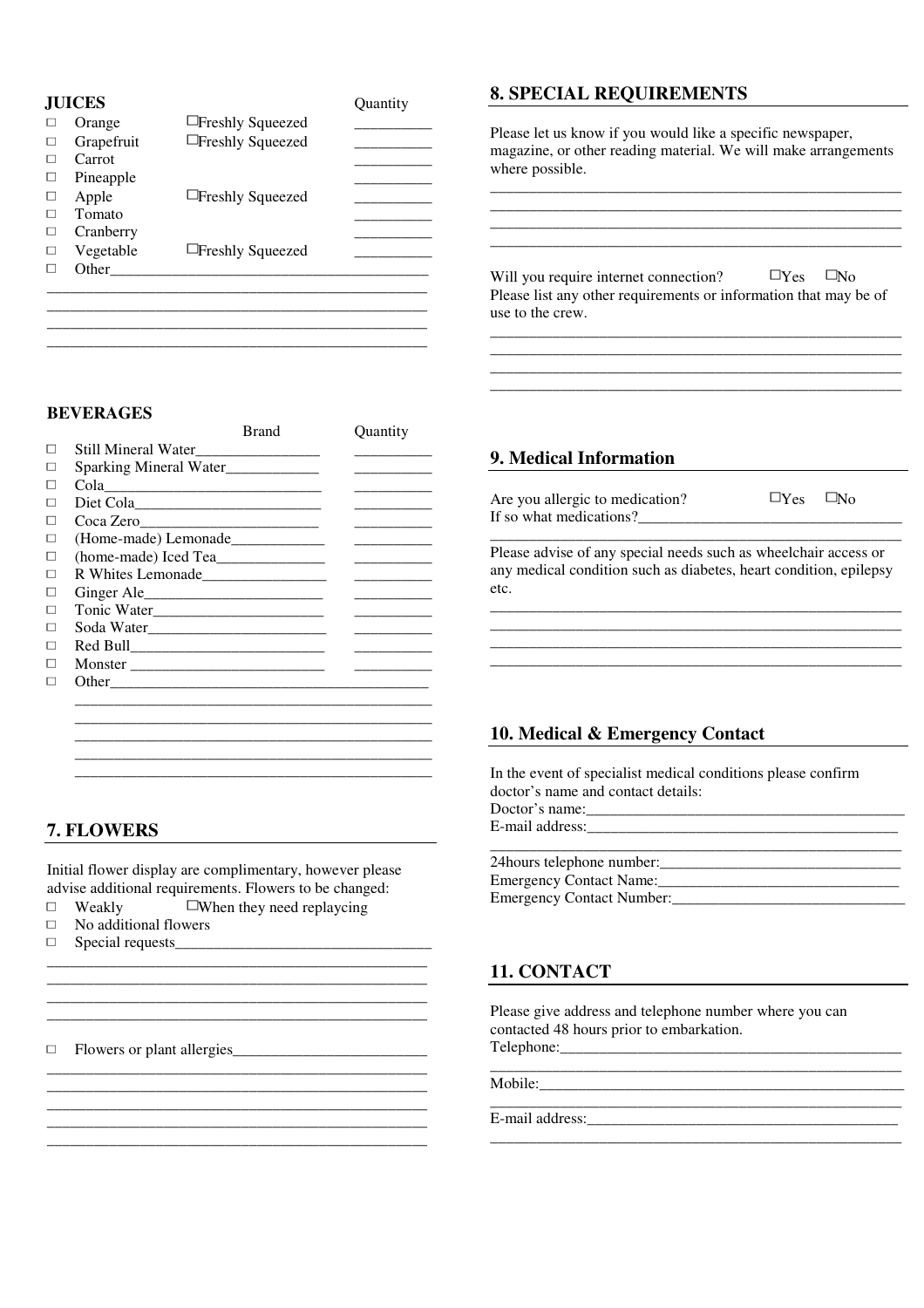# **11. TRAVEL ARRANGEMENTS**

To assist you in meeting your travel arrangements please provide the following details for yourself and any other members of your party. We can arrange for transport to meet you at the airport and escort you to the yacht (at the charterer's expense).

|                   | Guest party 1 | Guest party 2 | Guest party 3 | Guest party 4 |
|-------------------|---------------|---------------|---------------|---------------|
| Names             |               |               |               |               |
| Arrival date      |               |               |               |               |
| Time              |               |               |               |               |
| Flight no.        |               |               |               |               |
| No. of persons    |               |               |               |               |
| Arrival airport   |               |               |               |               |
| Departure date    |               |               |               |               |
| Time              |               |               |               |               |
| Flight no.        |               |               |               |               |
| No. of persons    |               |               |               |               |
| Departure airport |               |               |               |               |
| If overnight stay |               |               |               |               |
| Hotel name        |               |               |               |               |
| Hotel telephone   |               |               |               |               |
| Hotel e-mail      |               |               |               |               |
|                   |               |               |               |               |

|                   | Guest party 5 | Guest party 6 | Guest party 7 | Guest party 8 |
|-------------------|---------------|---------------|---------------|---------------|
| <b>Names</b>      |               |               |               |               |
| Arrival date      |               |               |               |               |
| Time              |               |               |               |               |
| Flight no.        |               |               |               |               |
| No. of persons    |               |               |               |               |
| Arrival airport   |               |               |               |               |
| Departure date    |               |               |               |               |
| Time              |               |               |               |               |
| Flight no.        |               |               |               |               |
| No. of persons    |               |               |               |               |
| Departure airport |               |               |               |               |
| If overnight stay |               |               |               |               |
| Hotel name        |               |               |               |               |
| Hotel telephone   |               |               |               |               |
| Hotel e-mail      |               |               |               |               |

# **Port / Cruising / Crew Preferences**

1. How many hours per day do you prefer to spend cruising? (This is not always controllable especially on extensive itineraries however it will assist us in clarifying your cruising preferences)

2. How much interaction would you like with the crew? Eg. Do you prefer discreet service or an interactive crew?

If passengers are arriving by other forms of transport (car, train, etc.) please provide details.